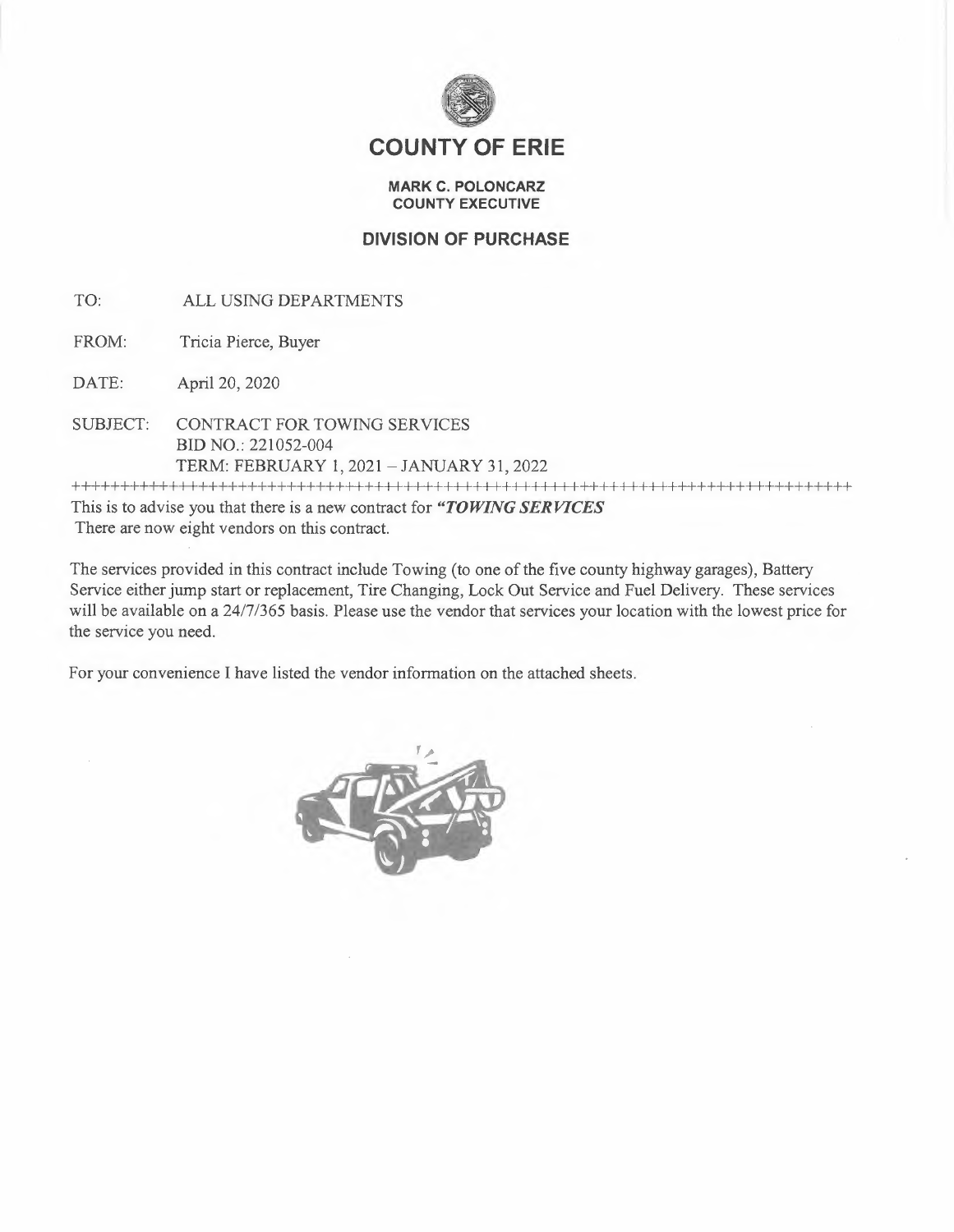Page 2 BID NO.: 221052-004 TOWING SERVICES

- VENDOR: DADSWELL SERVICE, INC. Vendor #110575 8490 Main Street Williamsville, NY 14221 Telephone #633-7276
- VENDOR: Bach's Service & Towing- Vendor #111089 930 Maple Road Elma NY 14052 Telephone #652-8800
- VENDOR: RUSINIAK'S SERVICE, INC. Vendor #101012 2210 Old Union Road Cheektowaga, NY 14227 Telephone #656-8479
- VENDOR: SMOKEY'S TOWING Vendor #145253 1760 West Ave. Marilla, NY 14102 Telephone #359-2457
- VENDOR: Marty's Towing- Vendor #110947 1741 Baseline Rd. Grand Island, NY 14072 Telephone #773-3515
- VENDOR: Evans Mechanicai- Vendor #i6û30û 8596 Erie. Rd. Angola, NY 14006 Telephone #549-2121
- VENDOR: Triple T Towing Vendor #117007 971 Ransom Rd. Lancaster, NY 14086 Telephone #685-3193
- VENDOR: Wally's Towing Vendor #170302 5346 Broadway Lancaster, NY 14086 Telephone #683-9688
- District #1 Northwest includes Grand Island, Kenmore, Tonawanda, Amherst, Williamsville, City of Buffalo, Cheektowaga, Lackawanna and West Seneca
- District #2 -Northeast includes Clarence, Newstead, Alden, Lancaster, Depew, Elma, Marilla

District #3 - Southwest includes Blasdell, Hamburg, Orchard Park, Boston, Eden, Evans, Brant and Collins

District #4 - Southeast includes Aurora, East Aurora, Holland, Wales, West Falls, Sardinia and Concord